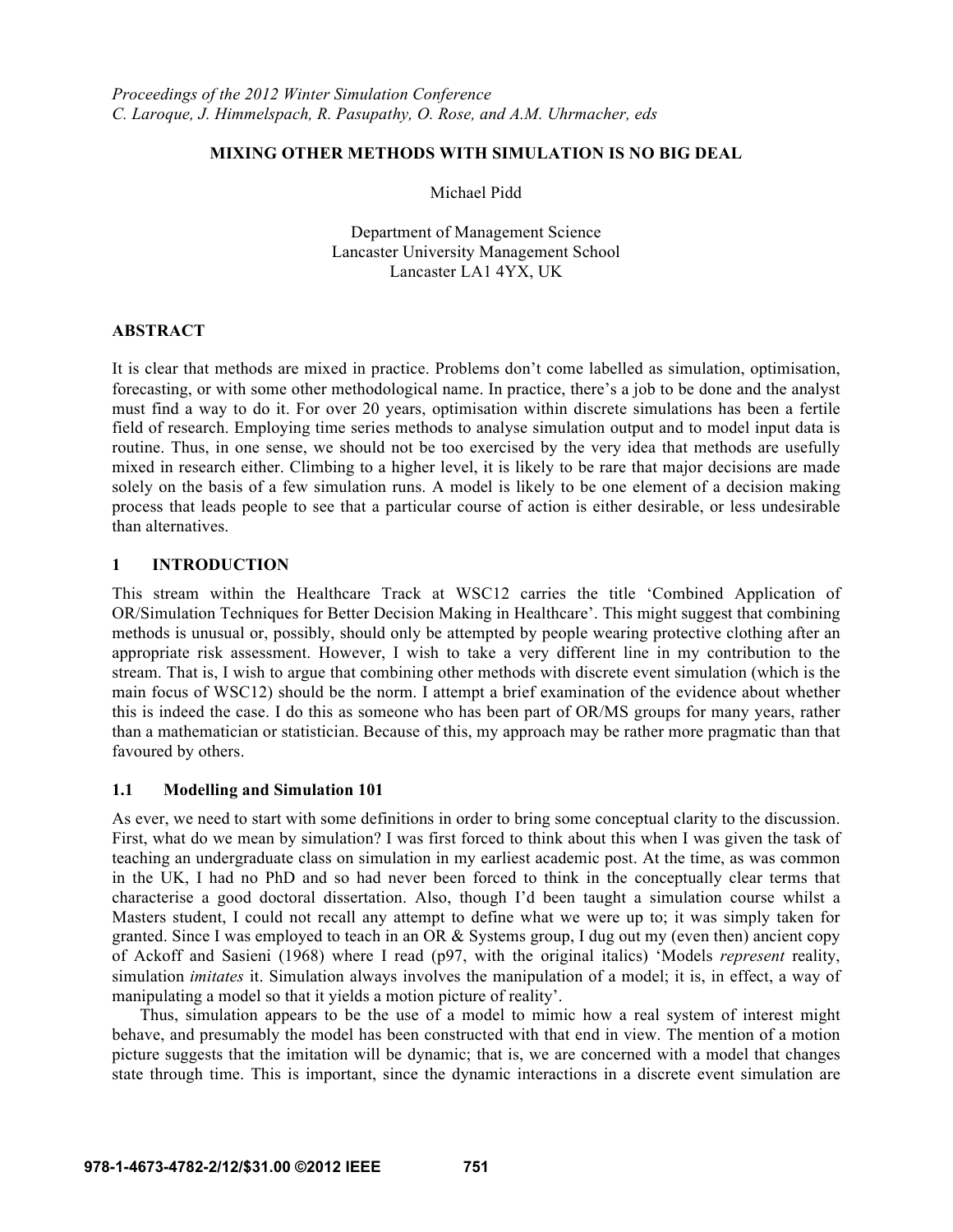usually the causes of any interesting or emergent behaviour, and typically also lead to some of the problems that we face when analysing the output from one or more simulation runs.

Many years later I produced my own definition of a model as 'an external and explicit representation of part of reality as seen by the people who wish to use that model to understand, to change, to manage and to control that part of reality.' (Pidd 2009, p10) This definition is based on my own assumption that modelling in OR/MS is a purposeful activity and not just a leisurely pursuit followed by gentlemen and ladies of independent means. Note, too, that this definition of a model can be used in many, if not all technical areas or OR/MS, including optimisation, forecasting, stochastic processes, routeing and gaming. This generality is deliberate, since problems do not come labelled as simulation, optimisation, forecasting, or with some other methodological name. In practice, there's a job to be done and the analyst must find a way to do it.

## **2 WHAT ARE THE OPTIONS FOR MIXING METHODS?**

The above introduction raises the question of how we go about doing whatever it is that we do.

#### **2.1 Discrete Event Simulation and Other Approaches**

My own field of OR/MS includes a very wide range of methods and techniques, some of which were developed within it, whereas others were adopted from elsewhere. There are many different ways of classifying them and here I make a distinction between three categories:

- 1. Mathematical models: These cover a wide spectrum that ranges from evaluative models at one end, and optimisation models at the other. Within OR/MS, evaluative models are computation devices that are intended to allow users to explore the consequences of particular actions, options or system configurations. These range from simple spreadsheet models to highly complex mathematical representations of a system of interest. At the opposite end of the spectrum are optimisation models that algorithmically explore a solution space to determine an option that best satisfies some clearly expressed objective function.
- 2. Logical models: This is a category that includes most discrete event simulations. Though we can obviously treat logic as a branch of mathematics, there is a distinct difference between models that are intended to explore situational logic by focusing on interactions between agents, objects and entities and mathematical models that are algorithmically programmed, computational devices.
- 3. Interpretive models: These are developed through approaches that are often described as 'soft OR', and can include root definitions and activity models in soft systems methodology, causal maps and some uses of Bayesian decision theory and system dynamics.

The question of whether discrete event simulation methods should be mixed with other approaches is thus seen as a specific case of a more general question about mixing methods across these three categories.

The particular type of logical representation that underpins a discrete event simulation has several well-known characteristics (Pidd 2004). The term 'discrete' carries with it two requirements; first that our main focus is a set of discrete (individual) entities and, secondly, that these entities inhabit discrete and disjoint states. An event connotes the points in time at which such entities change state, which leads to a focus on the rules that govern such state changes. Thus, as attendees at this conference know, discrete event simulations are also dynamic and it is this ability to mimic dynamic behaviour that is one of the most powerful aspects of discrete event simulation.

In addition to a concern with such discrete events and their occurrence through simulated time, most discrete event simulations also mimic stochastic behaviour, which is usually achieved through some form of (controlled) random sampling. To an outsider, this stochastic representation appears to produce nondeterministic behaviour, however the use of random number generators means that this is an illusion.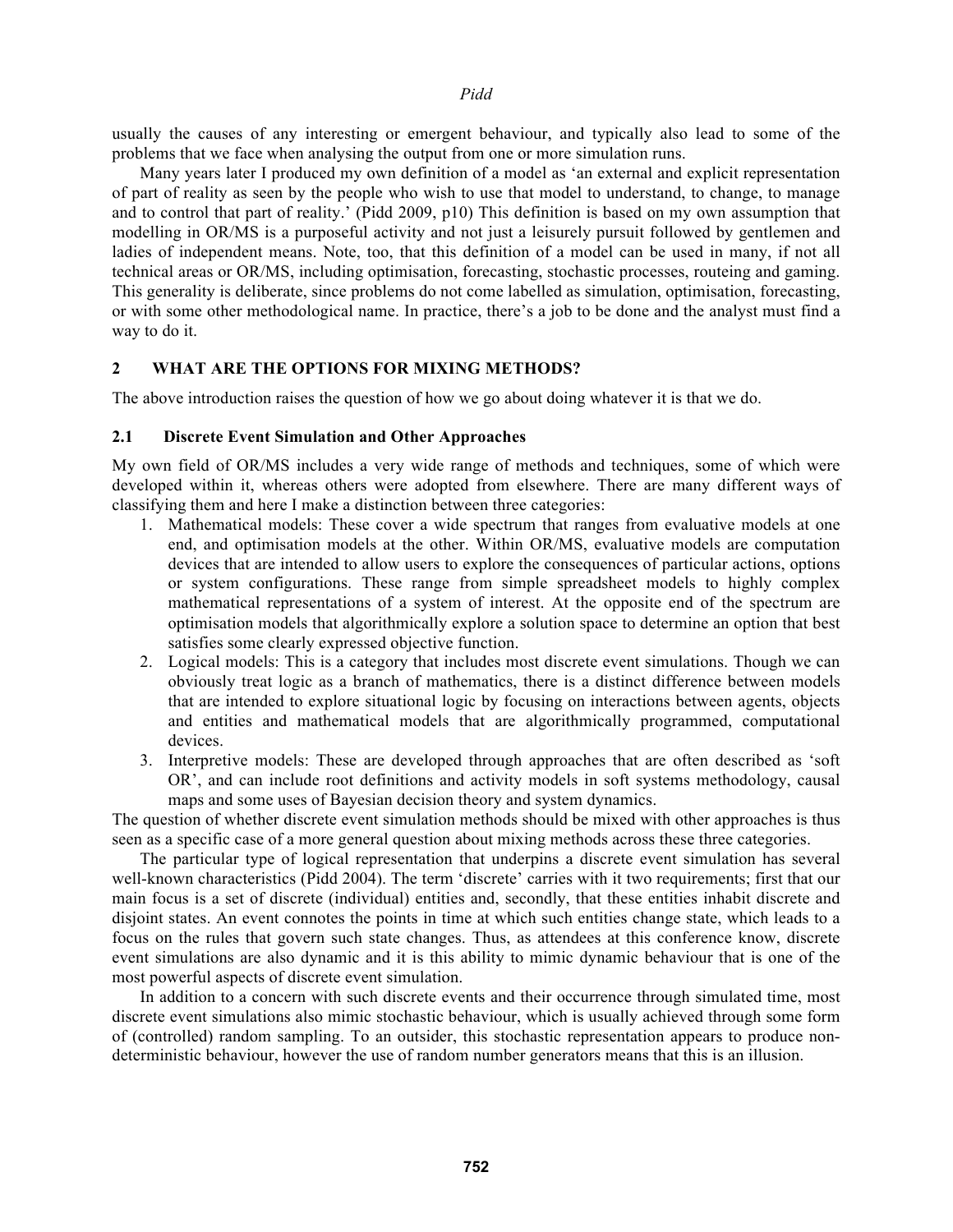# **2.2 An Initial Hypothesis**

It seems sensible to distinguish between different approaches to mixing methods. One way to do this is to consider three approaches as shown in Figure 1.

- 1. The close integration of different approaches within a single model: examples of this might be a discrete event simulation embedded within an optimisation or vice versa. Thus the simulation generates values for the optimisation, or vice versa, and the two adapt to one another. The routine provision of heuristic optimisation within simulation software packages (REFS) is one example of this approach. In the terms introduced above, this is the close integration of a logical model with a mathematical one.
- 2. The loose coupling of different approaches: examples might be situations in which a simulation model runs separately from another approach (e.g. system dynamics or a Bayesian model) and the two periodically communicate and exchange data. This loose coupling could involve either an interpretive or mathematical model being used alongside a logical model
- 3. The use of one approach as a precursor to the other: this is particularly common in the use of interpretive models as conceptualisation devices prior to the development of a logical model in the form of a discrete event simulation. (Pidd 2007; Kotiadis and Mingers 2006), or a system dynamics model.





In addition, of course, many published accounts of simulation modelling do not involve its explicit combination with other approaches, and we can label these as *approach 0*. This then leaves us with the opportunity to examine how common the four approaches are in practice. Sadly, we do not have access to anything like a full set of reports of simulation practice and so must resort to the published literature, which mainly focuses on research.

## **3 WHAT DOES THE RESEARCH LITERATURE TELL US?**

There is no perfect way to access and summarise the research literature on any topic, for the purposes of this paper, the search facilities of the *International Abstracts in Operations Research* (IAOR) were used to find relevant papers, based on the following search terms:

- Years:  $1983 2011$
- simulation AND (healthcare OR hospital OR clinic OR physician OR doctor OR nurse)

This search produced 192 hits across the diverse set of journals covered by IAOR, which were examined to see how common it is to describe combined use of other methods with computer simulation. There are many reviews of the use of simulation in healthcare, but that is not the purpose of this paper, which focuses on the combined use of simulation and other approaches in healthcare.

In all cases, the abstracts were read and, in some cases the full papers were also read. Since IAOR is a service based on the abstracts written by the authors of the papers, it would be strange to include any in this survey with abstracts that did not mention any of the terms in the above search expression. If the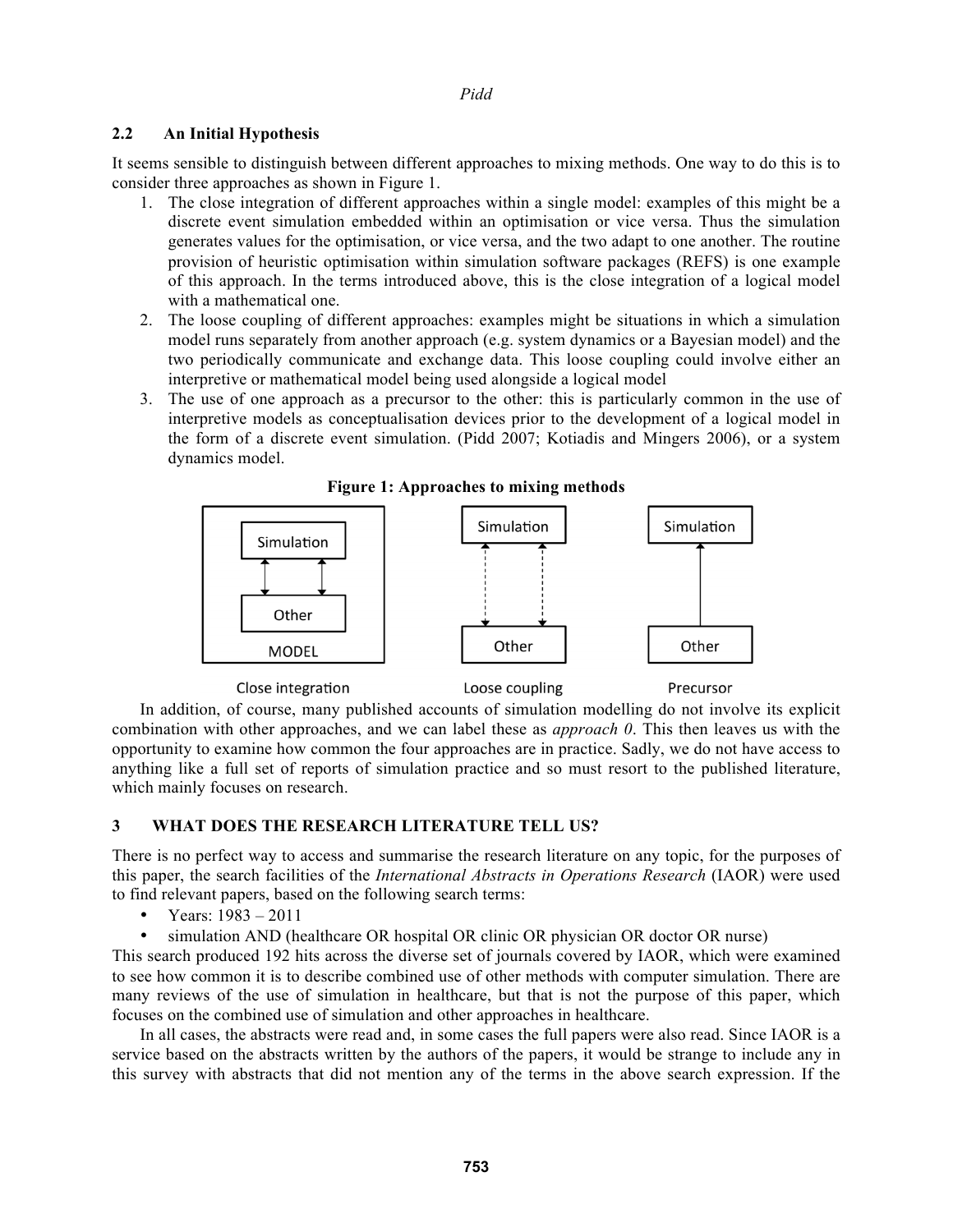authors omitted those terms from their abstract, it seems sensible to assume that the ideas themselves did not play a major role in the paper and that there was no reason to read the full paper.

Thus, the papers selected are highly likely to be the full set of those that use the ideas within their main text. It might however, as noted below in section 3.2, have been useful to extend the search to substitute 'health' instead of 'healthcare' – though this might also have captured quite a few spurious hits in its net.

### **3.1 Papers Included and Excluded**

Of the 192 papers returned by the IAOR search, 23 were excluded for two reasons. The first is that the abstract contained no clear link to healthcare, or because there was no mention of simulation in it. These papers should not have been captured by the search, but were; presumably due to a quirk in the search engine. Secondly, the IAOR database contains a few duplicate entries, which were also excluded. This left 169 papers across the nearly 30 year period- which seems surprisingly small.

#### **3.2 Journals Covered**

The 169 papers were published in 44 different journals, which indicates either a widespread interest n healthcare simulation modelling, or that no single journal predominates. Table 1 analyses the publication pattern by journal. Most of the 44 journals published very few relevant papers over the period and all that published fewer than 5 are included in the remainder line of Table 1.

It should be noted that the figures in Table 1 are biased by the number of papers published in each journal over the period 1983 to 2011. Over that period, the European Journal of Operational Research has published many more papers than the rest on all subjects relevant to its mission. The Journal of Simulation only published its first volume in 2007, but has 9% of the papers included in the analysis. OR Insight is a practitioner-targeted journal produced by the UK Operational Research Society and publishes short, practitioner-oriented pieces that contain very little technical detail.

| Journal                               | <b>Papers</b> | $\frac{0}{0}$ |
|---------------------------------------|---------------|---------------|
| Euro Jnl Opl Res                      |               |               |
| <b>Health Care Management Science</b> | 36            |               |
| Journal of Simulation                 | 15            |               |
| Jnl Opl Res Soc                       | 33            |               |
| OR Insight                            | q             |               |
| Prod & Ops Mgt                        | 8             |               |
| Remainder                             | 55            | 33            |
| <b>TOTAL</b>                          | 169           |               |

**Table 1: Analysis of Journals** 

It is perhaps significant that no INFORMS journal appears in this analysis. There are several possible reasons for this, one of which may be that other search terms may be appropriate as different keywords are used in some journals. Chick (2012) reports that a quick search of the INFORMS PubsOnline database using 'health and simulation' as a search term produces 125 articles for the same period, but that a significant number seem to be overviews rather than exemplars or theoretical developments.

The IAOR search also included a very small number of papers published in medical journals, such as the British Medical Journal. This small number is also troubling, but may be a function of the journals covered by IAOR.

# **3.3 Approaches Adopted**

Though section 2.2 proposed a 4-way classification, examination of the 169 papers included in the analysis showed that a somewhat broader view was needed, and six categories were needed to capture the range of approaches, since category 3 needed to be split to reflect the inclusion of some papers in which a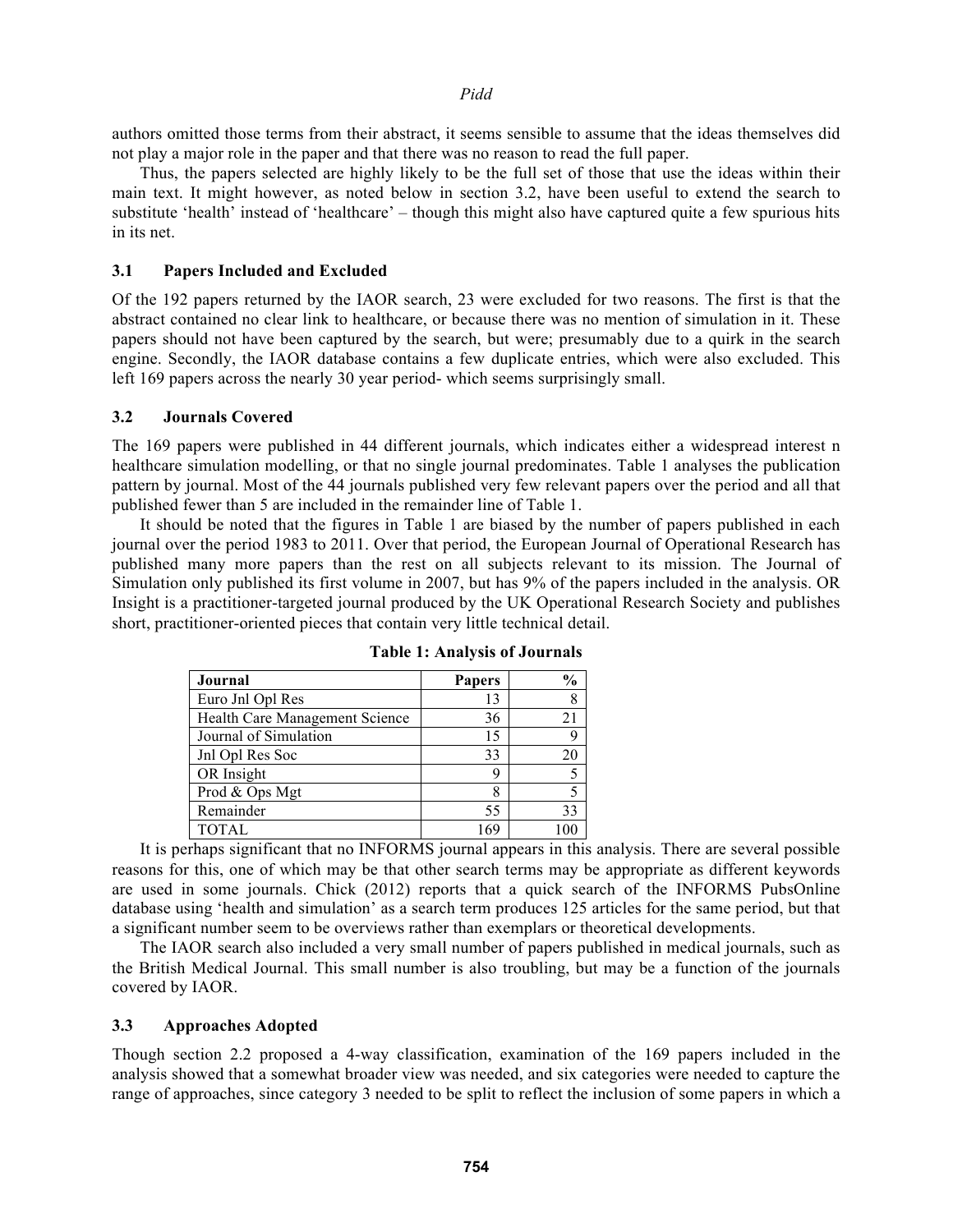hypothetical simulation models was a convenient device to allow researchers to demonstrate the possible value of the other approaches that they propose (e.g. methods for nurse scheduling). The revised set of categories is shown in Table 2, together with an analysis of the papers.

It is clear that most of the papers found by the IAOR search, report relatively straightforward accounts of the development and use of a simulation model intended to provide benefits in healthcare. Only 4% report close integration of simulation and another approach within a single model. Given the efforts made in the manufacturing sector to use simulation methods as part of scheduling procedures, this may seem surprising to those unfamiliar with the types of variation present in many healthcare settings. There were also very few examples of the explicit use of other approaches as direct precursors to the development and use of a simulation model. Most common was loose coupling; that is, the use of a simulation model in conjunction with other approaches, with the simulation model feeding off the other approach and vice-versa.

|        | Category                                             | <b>Description</b>                                  | <b>Papers</b> | $\frac{0}{0}$ |
|--------|------------------------------------------------------|-----------------------------------------------------|---------------|---------------|
| 0:     | Only                                                 | No mention of any link to other methods and         | 91            | 54            |
|        | simulation                                           | approaches.                                         |               |               |
| 1:     | Development and/or use of a single model or<br>Close |                                                     | 7             | 4             |
|        | integration                                          | application in which simulation and another         |               |               |
|        |                                                      | approach are closely integrated.                    |               |               |
| 2:     | Loose coupling                                       | In which a simulation model was employed            | 34            | 20            |
|        |                                                      | alongside another approach, such as a queuing       |               |               |
|        |                                                      | model or a separate optimiser.                      |               |               |
| $3a$ : | Active                                               | Use of another method as an active precursor to a   | 6             | 4             |
|        | precursor                                            | simulation.                                         |               |               |
| $3b$ : | Simulation for                                       | In which a simulation model is used to produce      | 20            | 12            |
|        | evaluation                                           | the semi-realistic evaluation of policies developed |               |               |
|        |                                                      | separately                                          |               |               |
| 4:     | Survey                                               | Survey paper or comparison of several methods       | 11            |               |
|        |                                                      | for a problem area                                  |               |               |
|        |                                                      | <b>TOTALS</b>                                       | 169           | 100           |

**Table 2: Revised set of categories and consequent analysis** 

## **4 DISCUSSION**

The headline story from this analysis could either be: *Most healthcare simulation papers don't link to other methods and approaches*, or: *About 40% of healthcare simulation papers report the use of simulation together with another approach*. Which headline is deemed appropriate may depend on the case that is being argued. That is, the jury is still out.

We can, though, dig a little data even into such a sparse data set. For example, we can assess whether the position has changed through time. Examination of the papers found by the IAOR search shows very few before 1990. To assess whether the position has changed since 1990, we can divide the papers into those produced in the 20<sup>th</sup> Century and those produce since the turn of the Millennium. The results of this analysis, using the six categories of Table 2, are shown in Table 3.

|            | Category                  | 1983-1999     |               | 2000-2011     |               |
|------------|---------------------------|---------------|---------------|---------------|---------------|
|            |                           | <b>Papers</b> | $\frac{6}{9}$ | <b>Papers</b> | $\frac{0}{0}$ |
| $\theta$ : | Only simulation           | 26            | 100           | 65            | 45            |
|            | Close integration         |               |               |               |               |
| 2:         | Loose coupling            |               |               | 34            | 24            |
| $3a$ :     | Active precursor          |               |               |               |               |
| $3b$ :     | Simulation for evaluation |               |               | 20            | 14            |

**Table 3: Comparison on 1983-1999 with 2000-2011**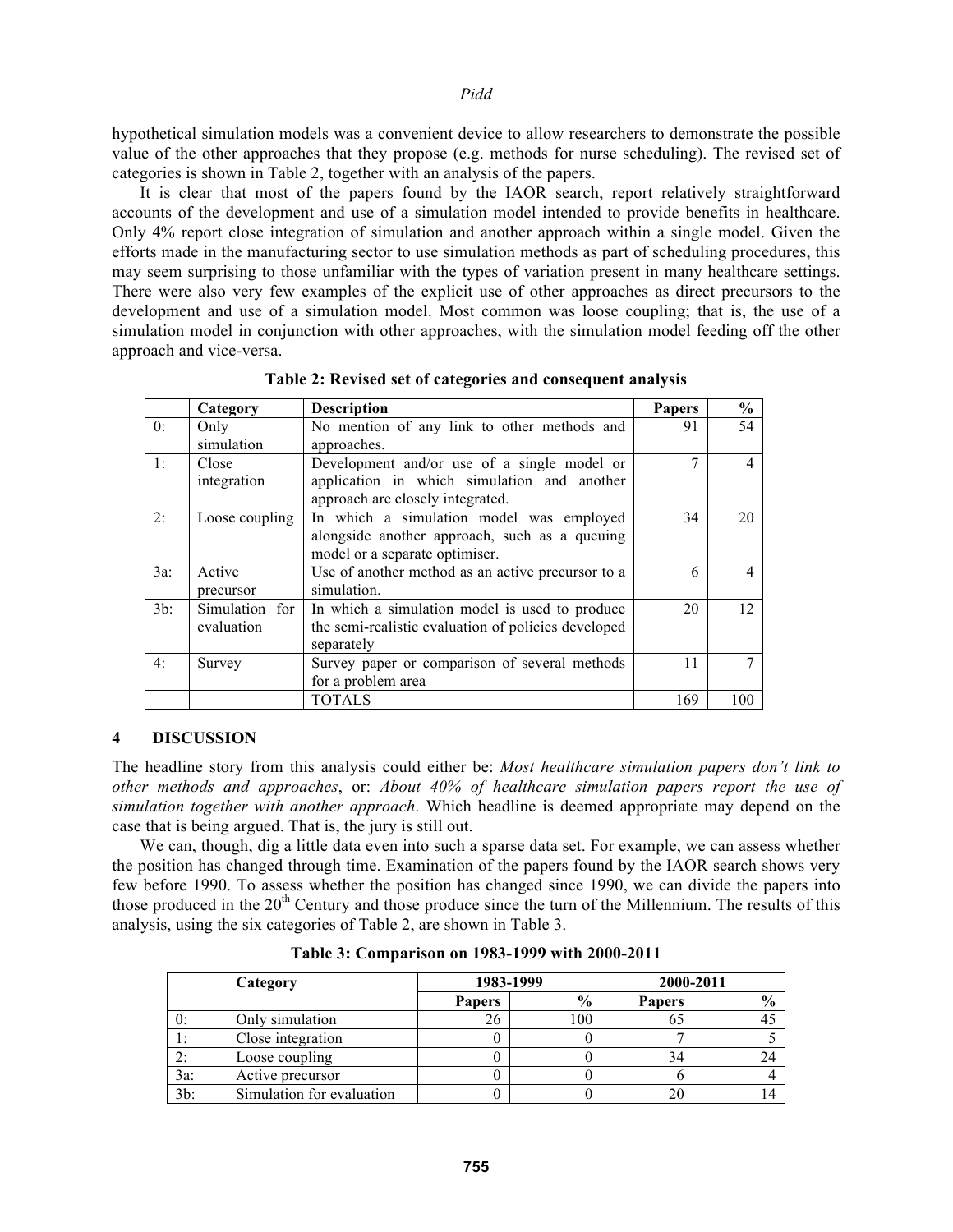| . . | <b>DUI</b>                         |          |     | . .<br>. .                    |     |
|-----|------------------------------------|----------|-----|-------------------------------|-----|
|     | -<br>.<br>$\overline{\phantom{a}}$ | 20<br>__ | 100 | $\sim$<br>_<br>. . <i>. .</i> | 100 |

Two things are obvious from this comparison. The first is that many more papers per year have been published since the year 2000 than in the longer period from 1983. This is partly because new journals have appeared this century and also because some journals have grown larger. However it also seems to reflect the increased healthcare simulation activity that is evident in the programmes of the Winter Simulation Conference over the same periods.

The second is that the percentage of papers in categories 1, 2, 3a and 3b, which describe work in which simulation approaches are combined with other methods has increased from zero to 47% and therefore outnumbers the papers of papers that discuss an approach in which only simulation was used. If we remove the papers in category 5 (surveys and think pieces), the proportion devoted to linking simulation with other approaches rises to just over 50%.

Hence, it seems fair to conclude that, even in the research literature, the number of papers that discuss the combined use of simulation with other approaches in attempts to improve healthcare has greatly risen since the turn of the Century. Whether the same applies to practitioner work remains to be explored. These conclusions, of course, apply only to simulation methods in OR/MS as applied to healthcare and may not apply in other domains. However, it would be interesting to compare the popularity of such combination in healthcare with other areas such as manufacturing and logistics.

It is also possible, as mentioned in section 3, that a search with a more extensive set of terms would through up more hits; if so, it would useful to know whether a similar pattern emerges.

#### **5 REFERENCES**

Ackoff R.L. and Sasieni M.W. (1968) *Fundamentals of operations research*. John Wiley & Sons, New York.

- Brailsford S.C., Desai S.M. and Viana J. (2010) Towards the holy grail: combining system dynamics and discrete-event simulation in healthcare. *Proceedings of the 2010 Winter Simulation Conference*, 5-8 December, Baltimore, MD.
- Chick S. (2012) Private email correspondence.
- Fu M. (2002) Optimization for simulation: theory versus practice. *INFORMS Jnl on Computing,* 14, 3, 192-215.
- Kotiadis K. And Mingers J. (2006) Combining PSMs with hard OR methods: the philosophical and practical challenges. *Jnl Opl Res Soc*, 57, 856–867.
- Pidd M. (2004) *Computer simulation in management science*. (Fifth edition). John Wiley & Sons Ltd, Chichester. 311+xvi
- Pidd M. (2007) Making sure you tackle the right problem: linking hard and soft methods in simulation practice. *Proceedings of the 2007 Winter Simulation Conference*, 9-12 December, Washington DC.
- Pidd M. (2009) *Tools for thinking: modelling in management* science (3rd Edition) John Wiley & Sons, Chichester, UK.

#### **AUTHOR BIOGRAPHY**

**MICHAEL PIDD** is Professor of Management Science and recently ended his latest term as Head of the Department of Management Science at Lancaster University Management School. He is known for his writings on simulation modelling, including the books Computer Simulation in Management Science and Tools for Thinking: Modelling in Management Science, both of which have been in print for many years. His current research interests include simulation modelling in healthcare, technical developments in simulation modelling methodology and performance measurement in public services. In 2012, Cambridge University Press published his latest book: Measuring the Performance of Public Services: Theory and